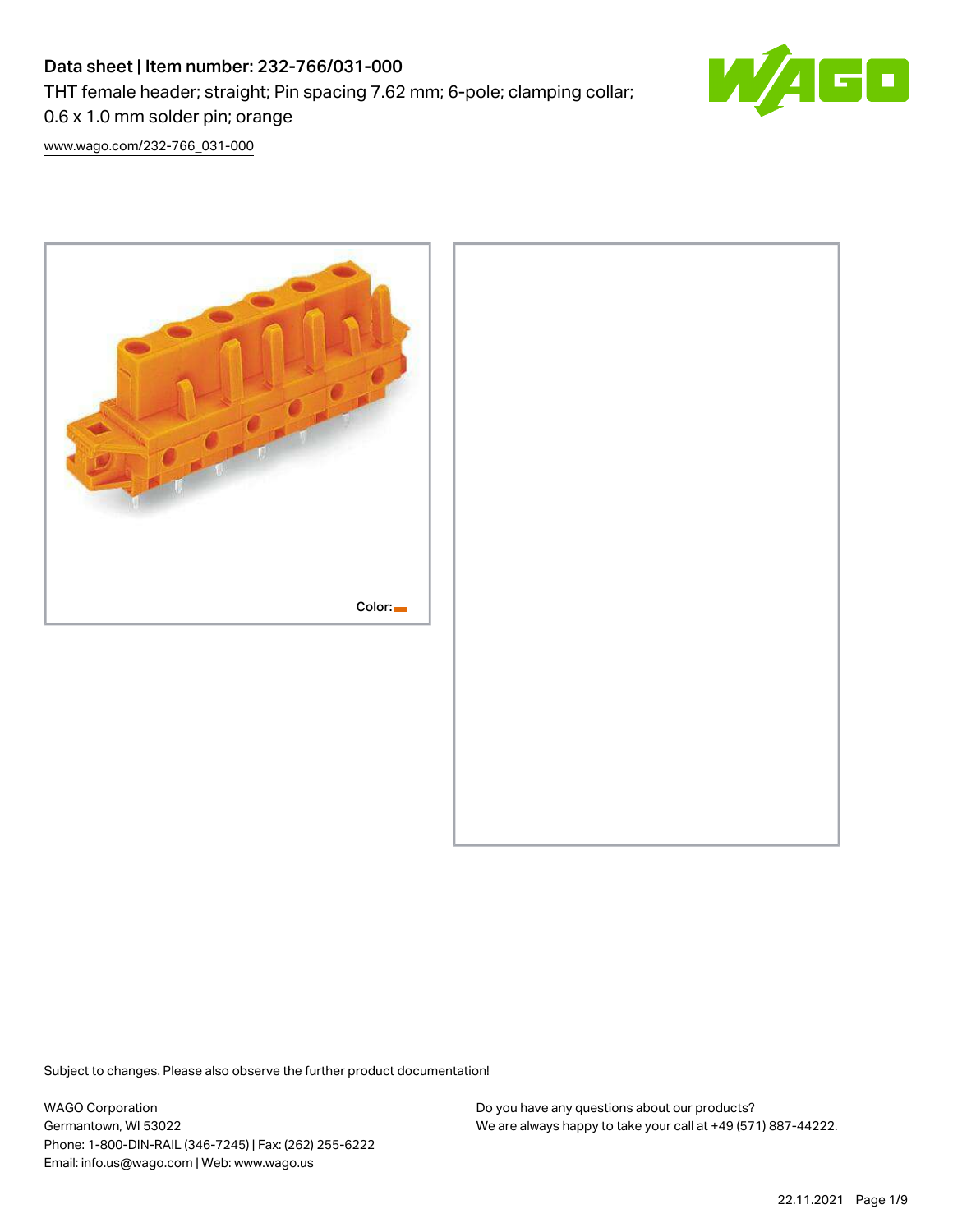



 $L =$  (pole no.  $-1$ ) x pin spacing  $+5.08$  mm

 $L_1 = L + 3$  mm

 $L_2 = L + 8.8$  mm

 $L_3 = L + 14.8$  mm

2- to 3-pole female connectors – one latch only

### Item description

**Horizontal or vertical PCB mounting via straight or angled solder pins** 

Subject to changes. Please also observe the further product documentation! For board-to-board and board-to-wire connections

WAGO Corporation Germantown, WI 53022 Phone: 1-800-DIN-RAIL (346-7245) | Fax: (262) 255-6222 Email: info.us@wago.com | Web: www.wago.us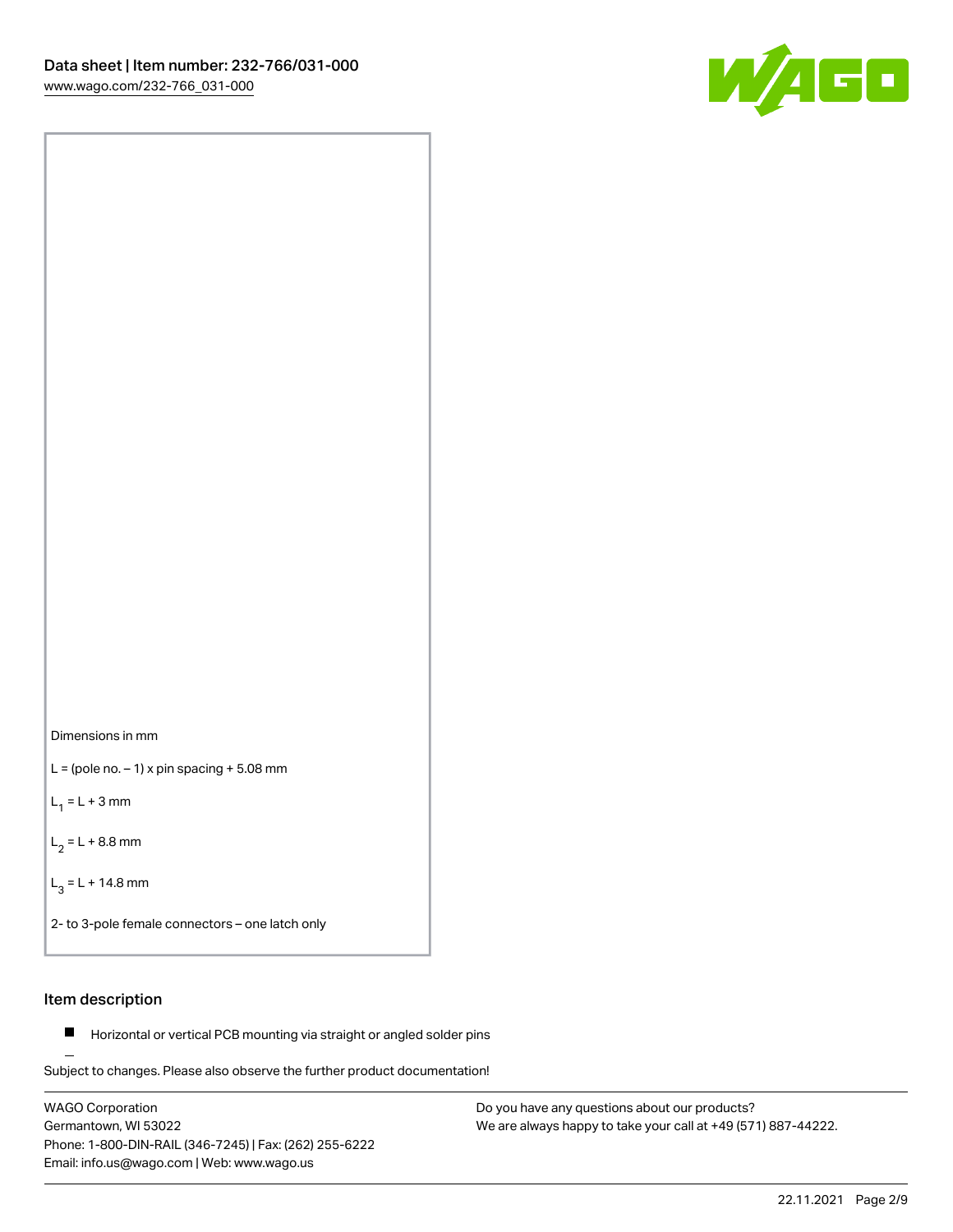

- For board-to-board and board-to-wire connections
- $\blacksquare$ Touch-proof PCB outputs
- $\blacksquare$ Easy-to-identify PCB inputs and outputs
- $\blacksquare$ With coding fingers

### Data **Notes**

| Safety information 1 | The <i>MCS – MULTI CONNECTION SYSTEM</i> includes connectors<br>without breaking capacity in accordance with DIN EN 61984. When<br>used as intended, these connectors must not be connected<br>/disconnected when live or under load. The circuit design should<br>ensure header pins, which can be touched, are not live when<br>unmated. |
|----------------------|--------------------------------------------------------------------------------------------------------------------------------------------------------------------------------------------------------------------------------------------------------------------------------------------------------------------------------------------|
| Variants:            | Other pole numbers<br>3.8 mm pin projection for male headers with straight solder pins<br>Gold-plated or partially gold-plated contact surfaces<br>Other versions (or variants) can be requested from WAGO Sales or<br>configured at https://configurator.wago.com/                                                                        |

# Electrical data

### IEC Approvals

| Ratings per                 | IEC/EN 60664-1                                                        |
|-----------------------------|-----------------------------------------------------------------------|
| Rated voltage (III / 3)     | 500 V                                                                 |
| Rated surge voltage (III/3) | 6 <sub>kV</sub>                                                       |
| Rated voltage (III/2)       | 630 V                                                                 |
| Rated surge voltage (III/2) | 6 <sub>kV</sub>                                                       |
| Nominal voltage (II/2)      | 1000 V                                                                |
| Rated surge voltage (II/2)  | 6 <sub>kV</sub>                                                       |
| Rated current               | 12A                                                                   |
| Legend (ratings)            | $(III / 2)$ $\triangle$ Overvoltage category III / Pollution degree 2 |

### UL Approvals

| Approvals per                  | UL 1059 |
|--------------------------------|---------|
| Rated voltage UL (Use Group B) | 300 V   |
| Rated current UL (Use Group B) | 15 A    |
| Rated voltage UL (Use Group D) | 300 V   |
| Rated current UL (Use Group D) | 10 A    |

Subject to changes. Please also observe the further product documentation!

| <b>WAGO Corporation</b>                                | Do you have any questions about our products?                 |
|--------------------------------------------------------|---------------------------------------------------------------|
| Germantown, WI 53022                                   | We are always happy to take your call at +49 (571) 887-44222. |
| Phone: 1-800-DIN-RAIL (346-7245)   Fax: (262) 255-6222 |                                                               |
| Email: info.us@wago.com   Web: www.wago.us             |                                                               |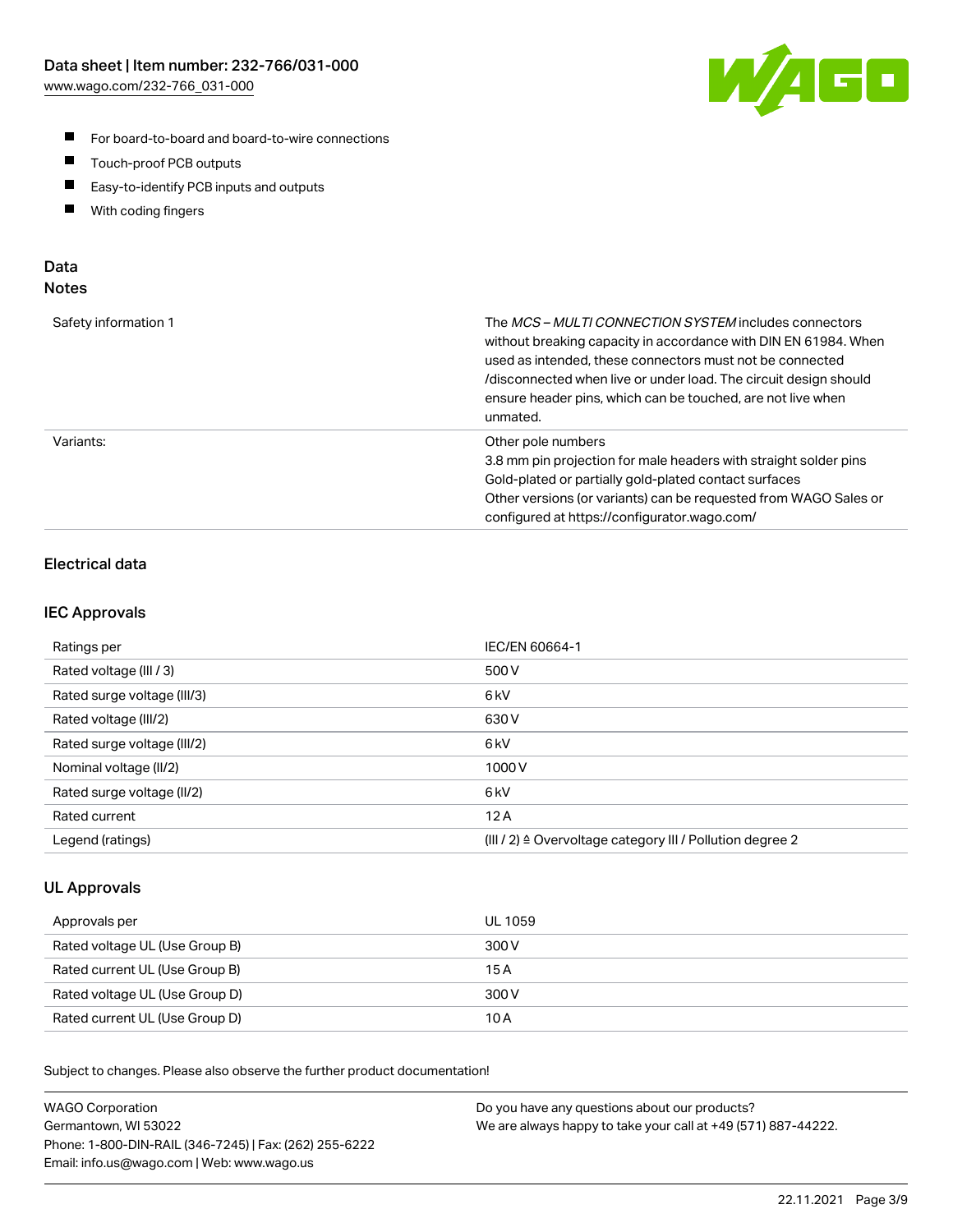

### Ratings per UL

| Rated voltage UL 1977 | soo v<br>วบบ<br>. |
|-----------------------|-------------------|
| Rated current UL 1977 | --                |
|                       | . J <i>r</i>      |

### CSA Approvals

| Approvals per                   | CSA   |
|---------------------------------|-------|
| Rated voltage CSA (Use Group B) | 300 V |
| Rated current CSA (Use Group B) | 15 A  |
| Rated voltage CSA (Use Group D) | 300 V |
| Rated current CSA (Use Group D) | 10 A  |

### Connection data

| Total number of potentials |  |
|----------------------------|--|
| Number of connection types |  |
| Number of levels           |  |

### Connection 1

| Number of poles |  |
|-----------------|--|
|                 |  |

# Physical data

| Pin spacing                          | 7.62 mm / 0.3 inch    |
|--------------------------------------|-----------------------|
| Width                                | 57.98 mm / 2.283 inch |
| Height                               | 23.25 mm / 0.915 inch |
| Height from the surface              | 18.25 mm / 0.719 inch |
| Depth                                | 11.6 mm / 0.457 inch  |
| Solder pin length                    | 5 <sub>mm</sub>       |
| Solder pin dimensions                | $0.6 \times 1$ mm     |
| Drilled hole diameter with tolerance | $1.3$ $(+0.1)$ mm     |

# Mechanical data

| Mounting type | Mounting flange                         |
|---------------|-----------------------------------------|
| Mounting type | Feed-through mounting<br>Panel mounting |

Subject to changes. Please also observe the further product documentation!

| <b>WAGO Corporation</b>                                | Do you have any questions about our products?                 |
|--------------------------------------------------------|---------------------------------------------------------------|
| Germantown, WI 53022                                   | We are always happy to take your call at +49 (571) 887-44222. |
| Phone: 1-800-DIN-RAIL (346-7245)   Fax: (262) 255-6222 |                                                               |
| Email: info.us@wago.com   Web: www.wago.us             |                                                               |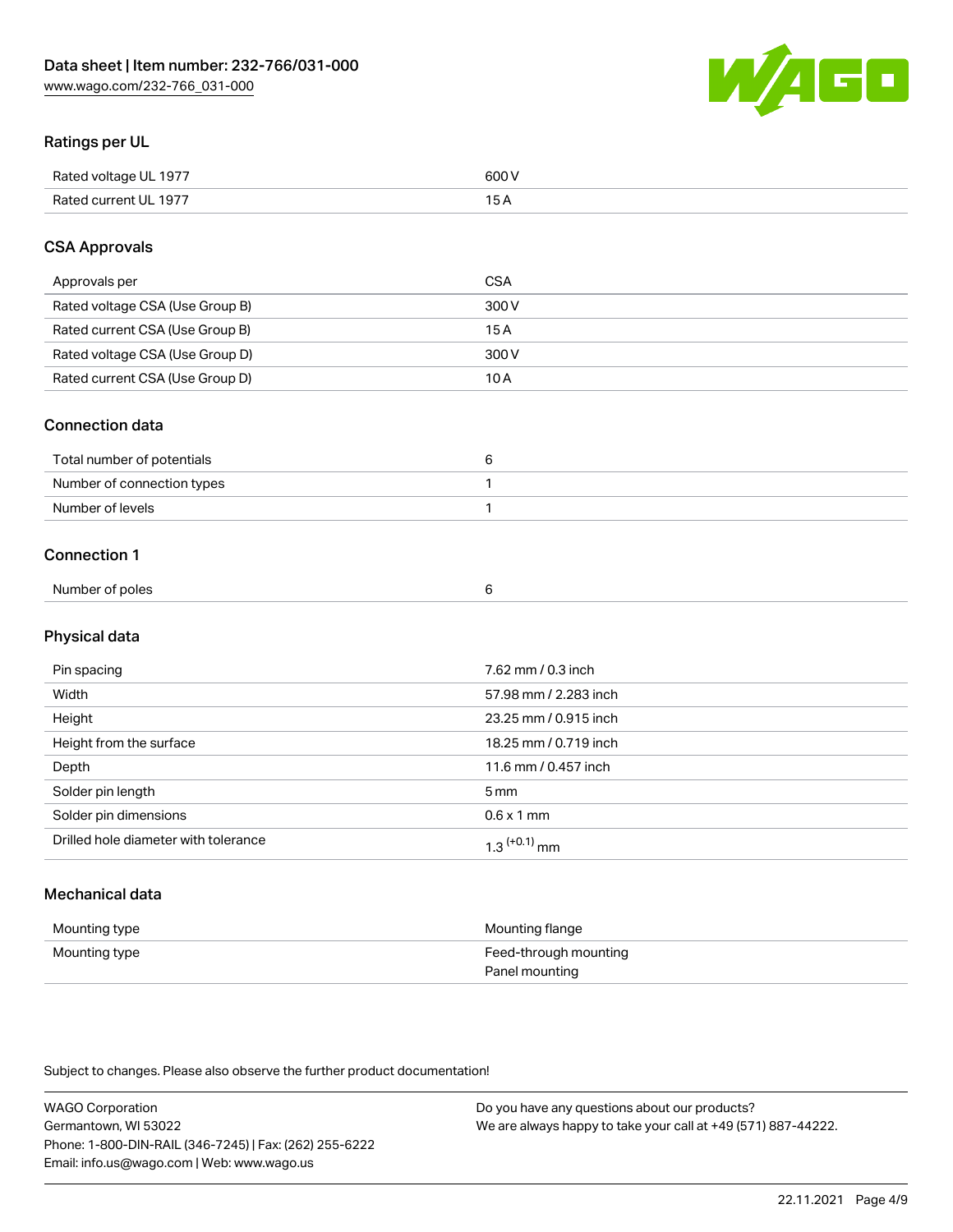

### Plug-in connection

| Contact type (pluggable connector) | Female header |
|------------------------------------|---------------|
| Connector (connection type)        | for PCB       |
| Mismating protection               | No            |
| Mating direction to the PCB        | $90^{\circ}$  |
| Locking of plug-in connection      | Without       |

# PCB contact

| PCB Contact                         | тнт                                        |
|-------------------------------------|--------------------------------------------|
| Solder pin arrangement              | over the entire female connector (in-line) |
| Number of solder pins per potential |                                            |

#### Material data

| Color                       | orange           |
|-----------------------------|------------------|
| Material group              |                  |
| Insulation material         | Polyamide (PA66) |
| Flammability class per UL94 | V <sub>0</sub>   |
|                             |                  |
| Contact material            | Copper alloy     |
| Contact plating             | tin-plated       |
| Fire load                   | $0.144$ MJ       |

### Environmental requirements

| Limit temperature range | $-60+85 °C$ |
|-------------------------|-------------|
|-------------------------|-------------|

### Commercial data

| Product Group         | 3 (Multi Conn. System) |  |
|-----------------------|------------------------|--|
| PU (SPU)<br>25 Stück  |                        |  |
| Packaging type<br>box |                        |  |
| Country of origin     | DE                     |  |
| <b>GTIN</b>           | 4044918626118          |  |
| Customs tariff number | 8536694040             |  |

# Approvals / Certificates

#### Ship Approvals

Subject to changes. Please also observe the further product documentation!

| <b>WAGO Corporation</b>                                | Do you have any questions about our products?                 |
|--------------------------------------------------------|---------------------------------------------------------------|
| Germantown, WI 53022                                   | We are always happy to take your call at +49 (571) 887-44222. |
| Phone: 1-800-DIN-RAIL (346-7245)   Fax: (262) 255-6222 |                                                               |
| Email: info.us@wago.com   Web: www.wago.us             |                                                               |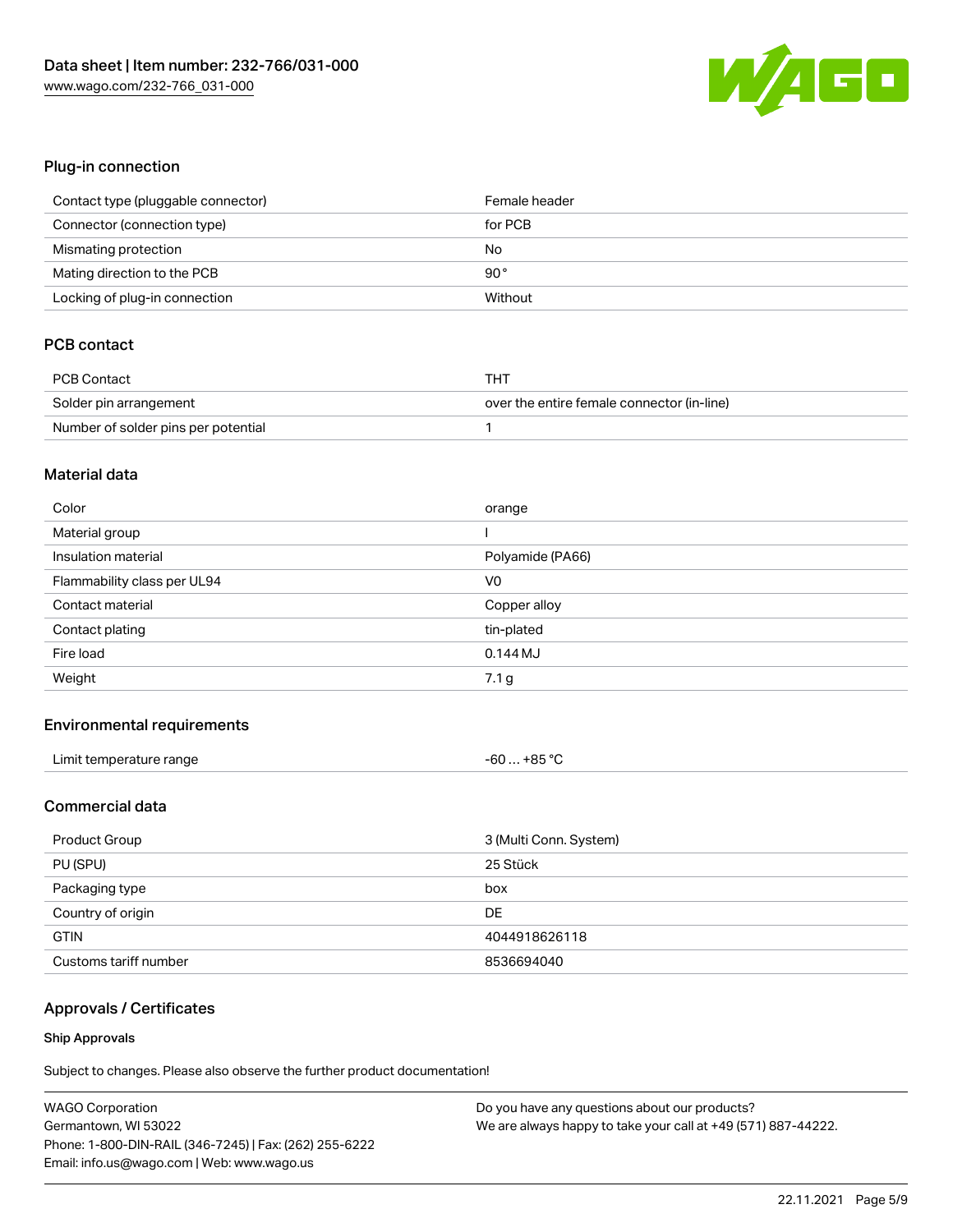

| Logo                                        | Approval                                                                                                                     | <b>Additional Approval Text</b>                                                                                           | Certificate<br>name                 |
|---------------------------------------------|------------------------------------------------------------------------------------------------------------------------------|---------------------------------------------------------------------------------------------------------------------------|-------------------------------------|
| ABS                                         | <b>ABS</b><br>American Bureau of Shipping                                                                                    |                                                                                                                           | $19 -$<br>HG15869876-<br><b>PDA</b> |
|                                             | BV<br>Bureau Veritas S.A.                                                                                                    | <b>IEC 60998</b>                                                                                                          | 11915/D0 BV                         |
|                                             | <b>DNV GL</b><br>Det Norske Veritas, Germanischer Lloyd                                                                      |                                                                                                                           | TAE000016Z                          |
| <b>UL-Approvals</b><br>Logo                 | Approval                                                                                                                     | <b>Additional Approval Text</b>                                                                                           | Certificate<br>name                 |
|                                             | <b>UR</b><br>Underwriters Laboratories Inc.                                                                                  | <b>UL 1977</b>                                                                                                            | E45171                              |
|                                             | <b>UR</b><br>Underwriters Laboratories Inc.                                                                                  | UL 1059                                                                                                                   | E45172                              |
| Counterpart                                 | Item no.731-636                                                                                                              |                                                                                                                           | www.wago.com/731-636                |
|                                             |                                                                                                                              | 1-conductor male connector; CAGE CLAMP®; 2.5 mm <sup>2</sup> ; Pin spacing 7.62 mm; 6-pole; 2,50 mm <sup>2</sup> ; orange |                                     |
| Optional accessories<br>Testing accessories |                                                                                                                              |                                                                                                                           |                                     |
| Testing accessories                         |                                                                                                                              |                                                                                                                           |                                     |
|                                             | Item no.: 210-136<br>Test plug; 2 mm Ø; with 500 mm cable                                                                    |                                                                                                                           | www.wago.com/210-136                |
|                                             | Item no.: 231-662<br>Test plugs for female connectors; for 7.5 mm and 7.62 mm pin spacing; 2,50 mm <sup>2</sup> ; light gray |                                                                                                                           | www.wago.com/231-662                |
| Mounting                                    |                                                                                                                              |                                                                                                                           |                                     |
| Mounting accessories                        |                                                                                                                              |                                                                                                                           |                                     |

Subject to changes. Please also observe the further product documentation!

WAGO Corporation Germantown, WI 53022 Phone: 1-800-DIN-RAIL (346-7245) | Fax: (262) 255-6222 Email: info.us@wago.com | Web: www.wago.us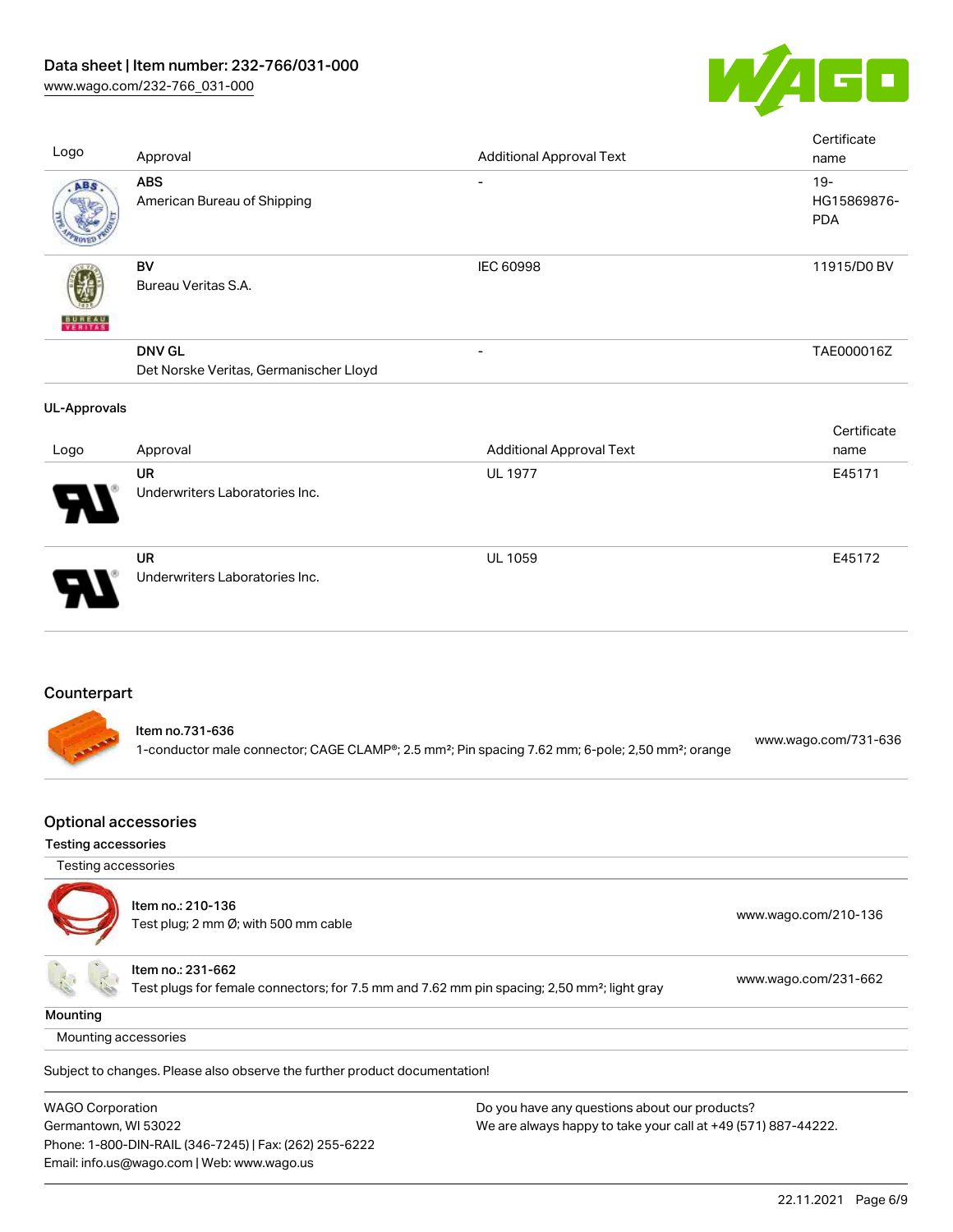### Data sheet | Item number: 232-766/031-000

[www.wago.com/232-766\\_031-000](http://www.wago.com/232-766_031-000)



|                                                         | Item no.: 209-147<br>Self-tapping screw<br>Item no.: 231-194<br>Self-tapping screw; B 2.2x13, fixing hole 1.8 mm Ø<br>Item no.: 231-195<br>Screw with nut; M2x12; for fixing element<br>Item no.: 231-295<br>Screw with nut |            |               | www.wago.com/209-147<br>www.wago.com/231-194<br>www.wago.com/231-195<br>www.wago.com/231-295 |  |  |
|---------------------------------------------------------|-----------------------------------------------------------------------------------------------------------------------------------------------------------------------------------------------------------------------------|------------|---------------|----------------------------------------------------------------------------------------------|--|--|
|                                                         |                                                                                                                                                                                                                             |            |               |                                                                                              |  |  |
|                                                         |                                                                                                                                                                                                                             |            |               |                                                                                              |  |  |
|                                                         |                                                                                                                                                                                                                             |            |               |                                                                                              |  |  |
| <b>Downloads</b><br>Documentation                       |                                                                                                                                                                                                                             |            |               |                                                                                              |  |  |
| <b>Additional Information</b><br>Technical explanations |                                                                                                                                                                                                                             | 2019 Apr 3 | pdf<br>2.0 MB | Download                                                                                     |  |  |
| <b>CAD files</b>                                        |                                                                                                                                                                                                                             |            |               |                                                                                              |  |  |
| CAE data                                                |                                                                                                                                                                                                                             |            |               |                                                                                              |  |  |
|                                                         | EPLAN Data Portal 232-766/031-000                                                                                                                                                                                           |            | URL           | Download                                                                                     |  |  |
|                                                         | EPLAN Data Portal 232-766/031-000                                                                                                                                                                                           |            | URL           | Download                                                                                     |  |  |
| <b>PCB Design</b>                                       |                                                                                                                                                                                                                             |            |               |                                                                                              |  |  |
|                                                         | Symbol and Footprint 232-766/031-000                                                                                                                                                                                        |            | <b>URL</b>    | Download                                                                                     |  |  |
|                                                         | CAx data for your PCB design, consisting of "schematic symbols and PCB footprints",<br>allow easy integration of the WAGO component into your development environment.                                                      |            |               |                                                                                              |  |  |
| Supported formats:                                      |                                                                                                                                                                                                                             |            |               |                                                                                              |  |  |
|                                                         | Accel EDA 14 & 15                                                                                                                                                                                                           |            |               |                                                                                              |  |  |
|                                                         | Altium 6 to current version                                                                                                                                                                                                 |            |               |                                                                                              |  |  |
|                                                         | Cadence Allegro                                                                                                                                                                                                             |            |               |                                                                                              |  |  |
| Ш                                                       |                                                                                                                                                                                                                             |            |               |                                                                                              |  |  |
| −                                                       | DesignSpark                                                                                                                                                                                                                 |            |               |                                                                                              |  |  |
|                                                         | Eagle Libraries                                                                                                                                                                                                             |            |               |                                                                                              |  |  |
| KiCad<br>Ш                                              |                                                                                                                                                                                                                             |            |               |                                                                                              |  |  |
|                                                         | Mentor Graphics BoardStation                                                                                                                                                                                                |            |               |                                                                                              |  |  |
|                                                         | Mentor Graphics Design Architect                                                                                                                                                                                            |            |               |                                                                                              |  |  |

WAGO Corporation Germantown, WI 53022 Phone: 1-800-DIN-RAIL (346-7245) | Fax: (262) 255-6222 Email: info.us@wago.com | Web: www.wago.us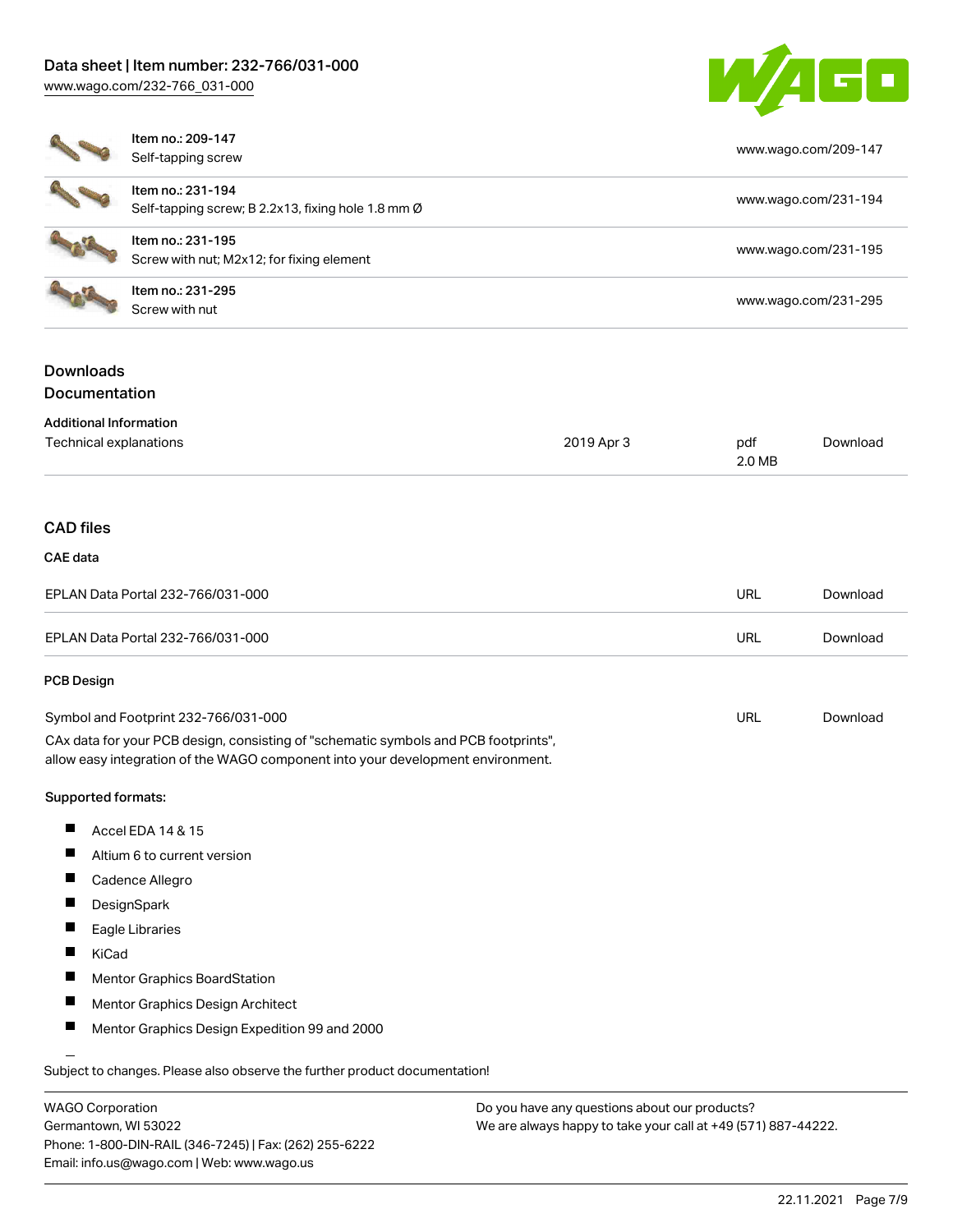

- OrCAD 9.X PCB and Capture
- $\blacksquare$ PADS PowerPCB 3, 3.5, 4.X, and 5.X
- $\blacksquare$ PADS PowerPCB and PowerLogic 3.0
- $\blacksquare$ PCAD 2000, 2001, 2002, 2004, and 2006
- $\blacksquare$ Pulsonix 8.5 or newer
- $\blacksquare$ **STL**
- $\blacksquare$ 3D STEP
- $\blacksquare$ TARGET 3001!
- $\blacksquare$ View Logic ViewDraw
- $\blacksquare$ Quadcept
- $\blacksquare$ Zuken CadStar 3 and 4
- $\blacksquare$ Zuken CR-5000 and CR-8000

PCB Component Libraries (EDA), PCB CAD Library Ultra Librarian

#### Environmental Product Compliance

#### Compliance Search

Environmental Product Compliance 232-766/031-000 THT female header; straight; Pin spacing 7.62 mm; 6-pole; clamping collar; 0.6 x 1.0 mm solder pin; orange URL [Download](https://www.wago.com/global/d/ComplianceLinkMediaContainer_232-766_031-000)

#### Installation Notes

Application

Subject to changes. Please also observe the further product documentation!

WAGO Corporation Germantown, WI 53022 Phone: 1-800-DIN-RAIL (346-7245) | Fax: (262) 255-6222 Email: info.us@wago.com | Web: www.wago.us